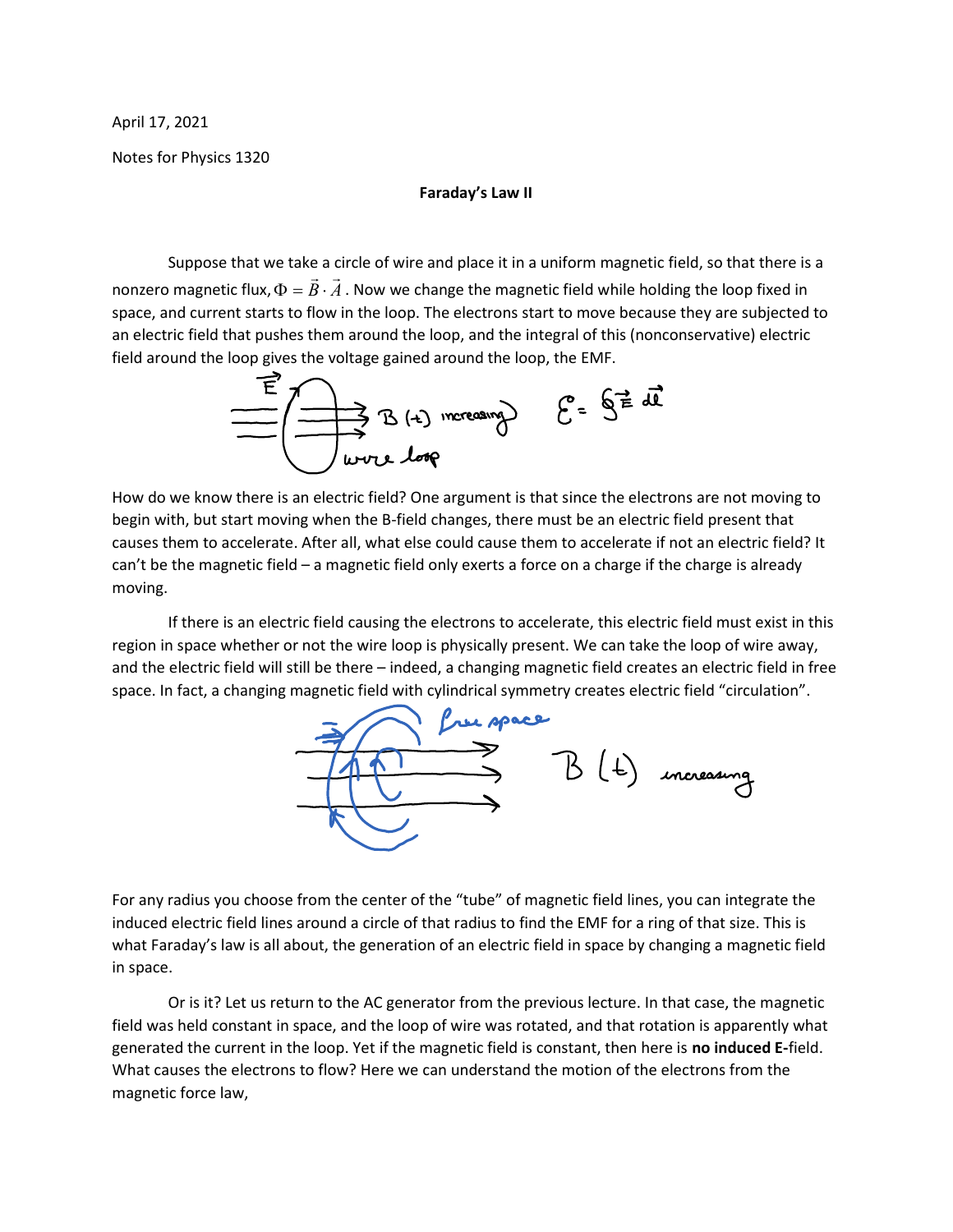$\vec{F} = q\vec{v} \times \vec{B}$ ,

When we rotate the wire loop we are forcing the electrons to move with velocity that is perpendicular to B at times. Let's consider explicitly the example of a rectangular loop with length  $\ell$  and width  $w$ , as shown in the figure below. Focus your attention on the horizontal wires top and bottom – the forces on the vertical wires back and front are perpendicular to the wires and have no effect.



Let me summarize the algebra above: Because the electrons are forced to move in the magnetic field as we rotate the loop, they experience the magnetic velocity-dependent force  $q\vec{v}\times\vec{B}$  . If we integrate this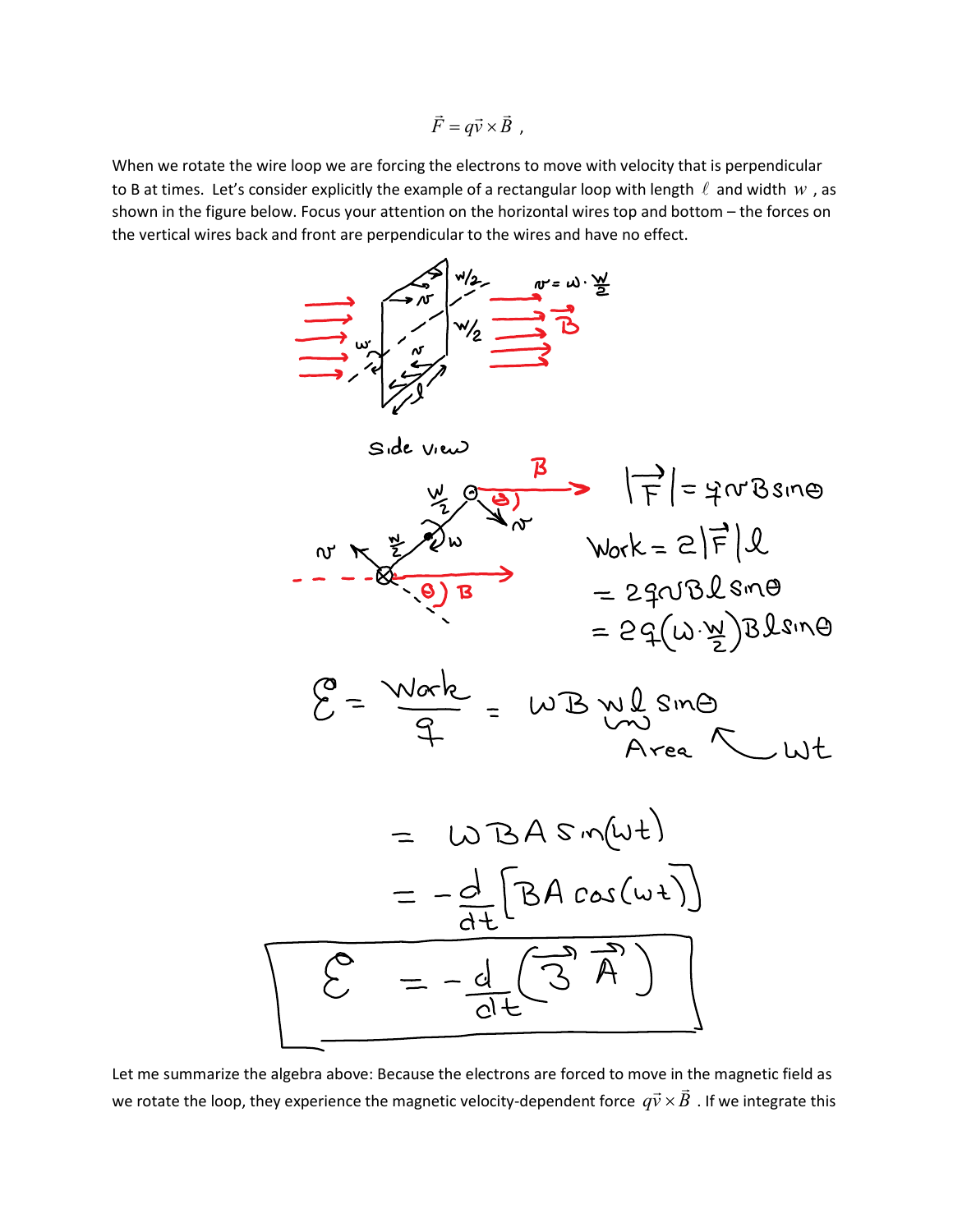force around the closed loop of wire, we get the work performed on each electron. The work per charge is the EMF around the loop. You can see that the expression for the EMF has exactly the same form that we found from Faraday's law. (Although we worked this out for a rectangular loop of wire, we can show this same identity for a loop of wire of any shape.)

In summary, when you write

$$
\mathcal{E} = \frac{d}{dt} \left( \vec{B} \cdot \vec{A} \right)
$$

you can generate an emf when B changes and A is constant, or when B is constant and A changes, or a little bit of each. Isn't this all we are saying?

For the rotating loop, the *physical meaning* is different. In the previous case where the B-field changes in time and the area of the loop stays fixed in space, there is an induced electric field that pushes the electrons around the loop. Yet in the present case where the B-field is fixed, and the area of the loop changes in time (because of the rotating loop of wire), there is no induced electric field, and the electrons are pushed around the loop by the magnetic force. We have two apparently different physical reasons for what amounts to the very same physical effect; at the end of the day, the electrons move around the loop, the emf is the same in both cases, and the current is the same in both cases,

 $T = \mathcal{E}/2$ 

 For some, it is disconcerting to have different physical mechanism for what amounts to the same physical effect. For example, according to Einstein, the aforementioned disparity caused him to develop the theory of relativity.

 Let us look at another example of electrical generation where the magnetic field stays fixed while the wire loop moves. Consider a square loop of wire with resistance R moving to the right with a velocity v into a region in space where there is a B-field perpendicular to v, as shown in the figure.



When the right side of the loop enters the region where the magnetic field is nonzero, the electrons in that part of the loop experience the magnetic force. According to the right hand rule,  $\vec{v} \times \vec{B}$  is down, so electrons will be driven down the loop, in the direction indicated by the red arrow. (Remember, except in cases where signs matter, we take the moving charges in wires (electrons) to be positive, so that current flow is in the same direction as particle flow.) Since v is perpendicular to B, we can dispense with the cross product. For the top and bottom sections of the loop, the forces are in the vertical direction, perpendicular to the wire.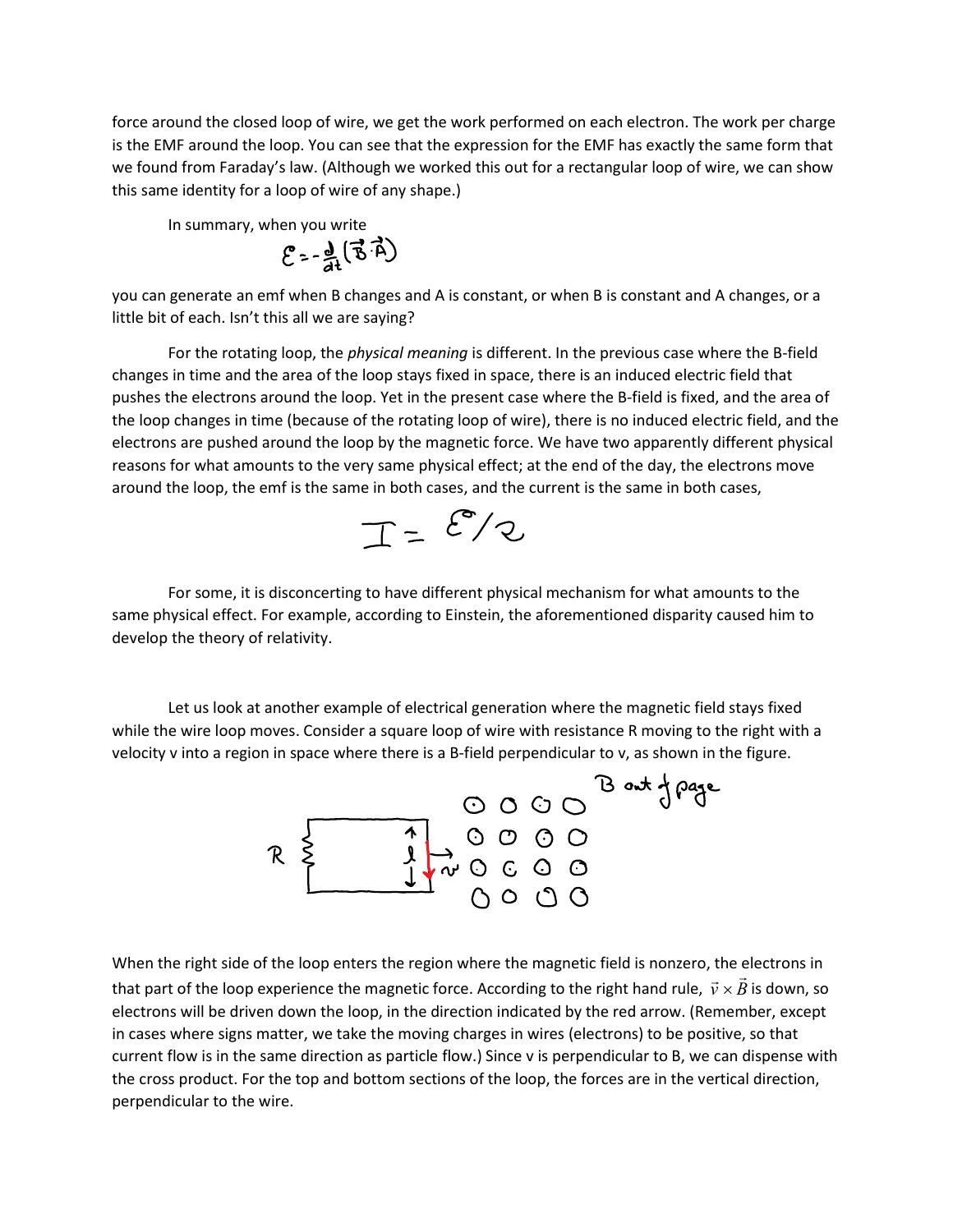

The emf around the loop is given by

$$
\mathcal{E} = \text{WBL}
$$

where  $\ell$  is the width off the loop until the left hand side of the wire loop enters the field, and then the EMF goes to zero. (Do you see why?) The current induced in the loop is

$$
T = \frac{E}{E} = \frac{E}{\sqrt{B}}
$$

Yet, once the current starts flowing in the loop, there is a force on the right hand wire given by For  $\vec{F} = I \vec{l} \times \vec{B} \rightarrow I \ell B$  and  $\vec \ell \times \vec B \to I \ell B \,$  and this force opposes the velocity. This is your Lenz's Law "back reaction" – the system responds in such a manner as to prevent the loop of wire from entering the field. Putting in the epression for the current above, we have

$$
F = \left(\frac{\eta \Omega B}{R}\right) \Lambda B = \left(\frac{\Omega B}{R}\right)^2 \omega
$$

You will want to check with your right hand to convince yourself that this force acts like a frictional drag force, opposing the velocity.



Notice that the drag force is proportional to the velocity, so this imitates Stoke's Law damping.

 Let examine the class demonstration that illustrates this "magnetic damping" effect. A large pendulum is fitted with an aluminum plate at the bottom. When the plate passes through the poles of a magnet, currents are induced. The back-reaction to this currents is to slow the pendulum down. The difference between this and the discussion above is that there isn't a particular pathway, or loop, for the electrons in the aluminum to follow. It turns out that the electrons follow an egg-beater pattern, the flow being called "eddy currents".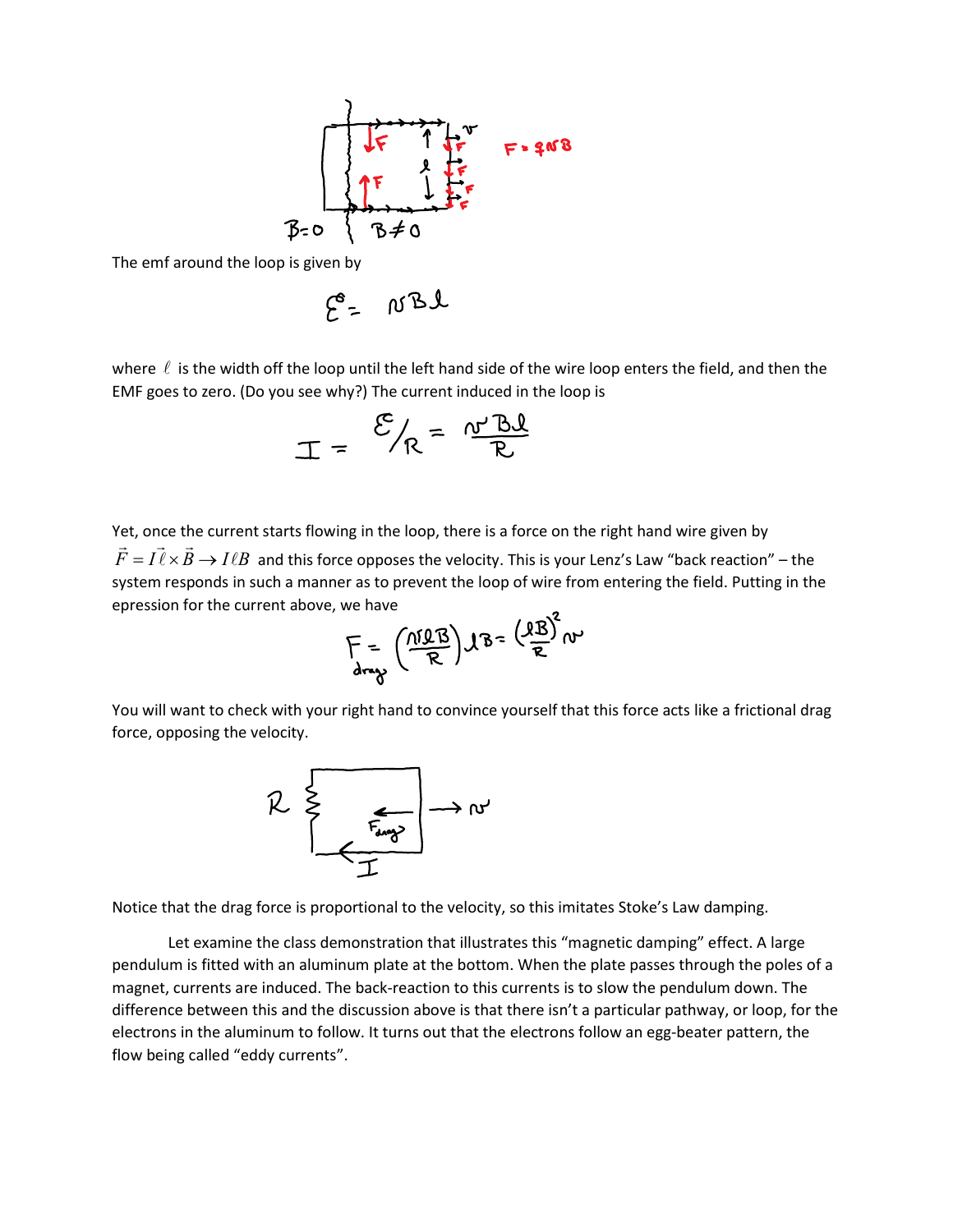Let us start by recalling the standard usage, which refers to the currents that are set up when a river flows around an obstacle, like a large boulder, or a protrusion from the shore. The water below the obstacle circulates around and flows back upstream before bending out and rejoining the main flow. Apparently this is a good place to look if you are panning for gold.



If you have the opportunity to paddle a boat up behind a rock like this, you will find that the boat is "sucked" back up behind the rock in the eddy current flow, and if the eddy is large enough you can maintain a stationary position for a good long time. Paddlers who cannot get to shore will often use eddys as a place to rest (or simply as a way to prolong their river adventure).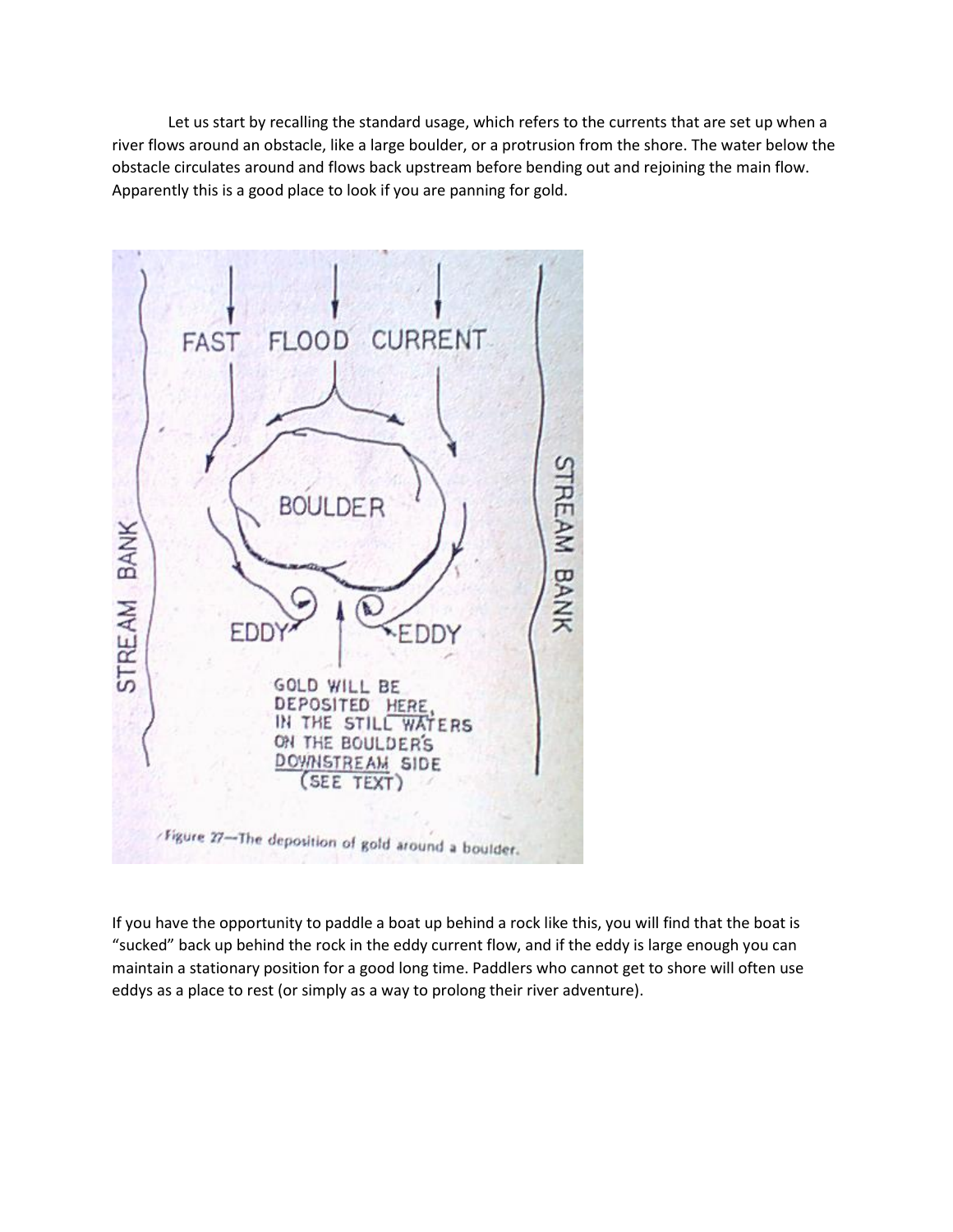

In our case, when a magnet moves over a plate, egg-beater currents will move above the leading and trailing edge of the magnet. See the figure below.



If we think of the magnet as stationary and the metal plate as moving, which is the scenario in our demonstration, then electrons in the region where there is a magnetic field will experience the magnetic deflection  $q\vec{v} \times \vec{B}$  and be driven transverse to the direction of the plate's motion. This must be accompanied by return-currents outside of the magnetic field.